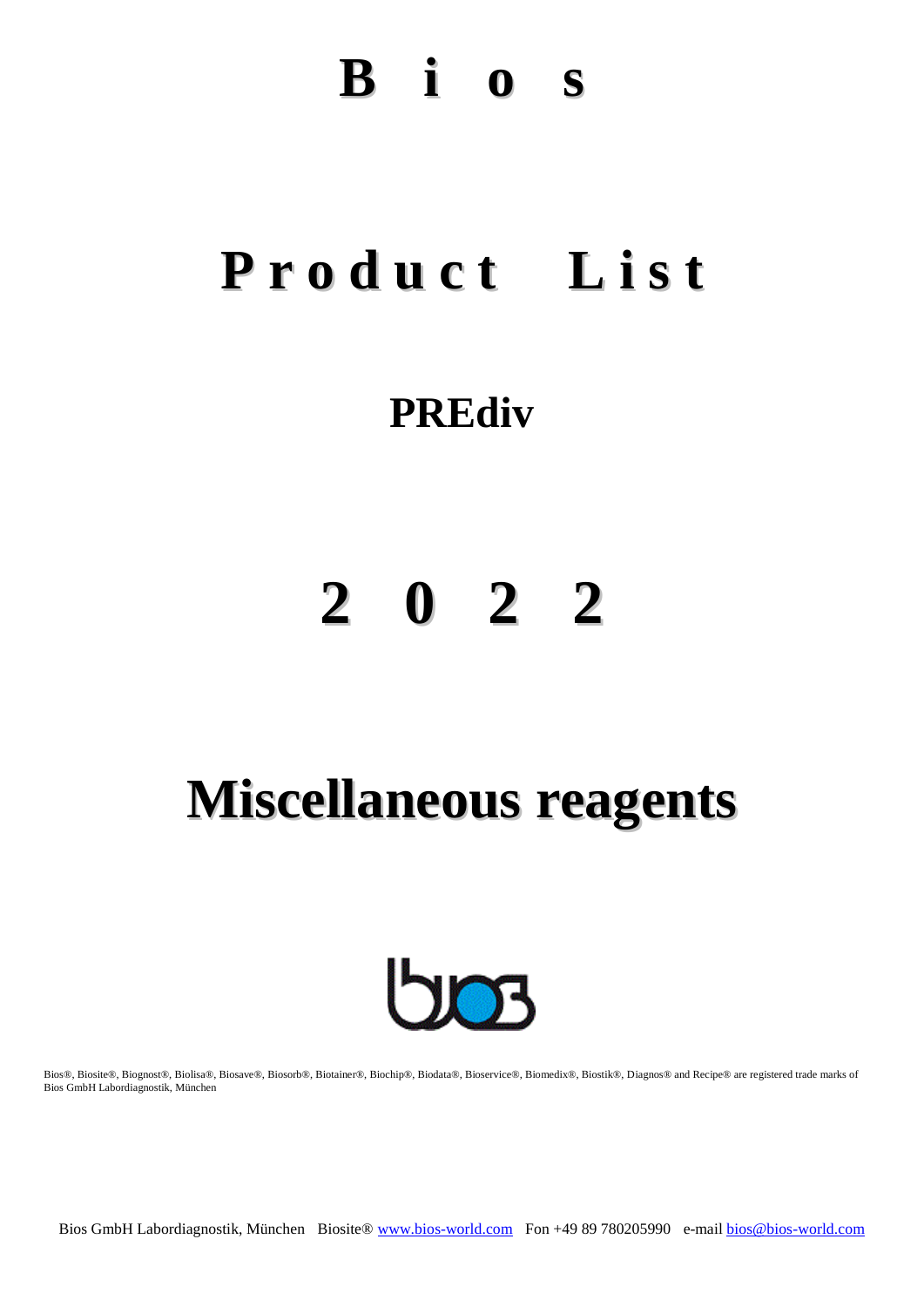

### **Content miscellaneous assay components and reagents**

| <b>Reagent</b>                                                                | Page               |
|-------------------------------------------------------------------------------|--------------------|
| Biognost <sup>®</sup> polyspecific conjugates for rat tissue                  | div <sub>001</sub> |
| Biognost <sup>®</sup> polyspecific conjugates for HEp-2 cells                 | div <sub>001</sub> |
| Biognost <sup>®</sup> polyspecific conjugates for monkey tissue               | div <sub>001</sub> |
| Biognost <sup>®</sup> polyspecific conjugates for infectious disease serology | div <sub>001</sub> |
| Biognost <sup>®</sup> monospecific conjugates for tissue sections             | div <sub>002</sub> |
| Biognost <sup>®</sup> monospecific conjugates for HEp-2 cells                 | div002             |
| Biognost <sup>®</sup> monospecific conjugates for infectious disease serology | div <sub>002</sub> |
| <b>Biognost® PBS buffer and mounting medium</b>                               | div <sub>003</sub> |
| <b>Biognost®</b> cover slips and blotters                                     | div003             |
| <b>Biosorb<sup>®</sup></b> Sorbents                                           | div <sub>003</sub> |

Bios®, Biosite®, Biognost®, Biolisa®, Biosave®, Biosorb®, Biotainer®, Biochip®, Biodata®, Bioservice®, Biomedix®, Biostik®, Diagnos® and Recipe® are registered trade marks of Bios GmbH Labordiagnostik, München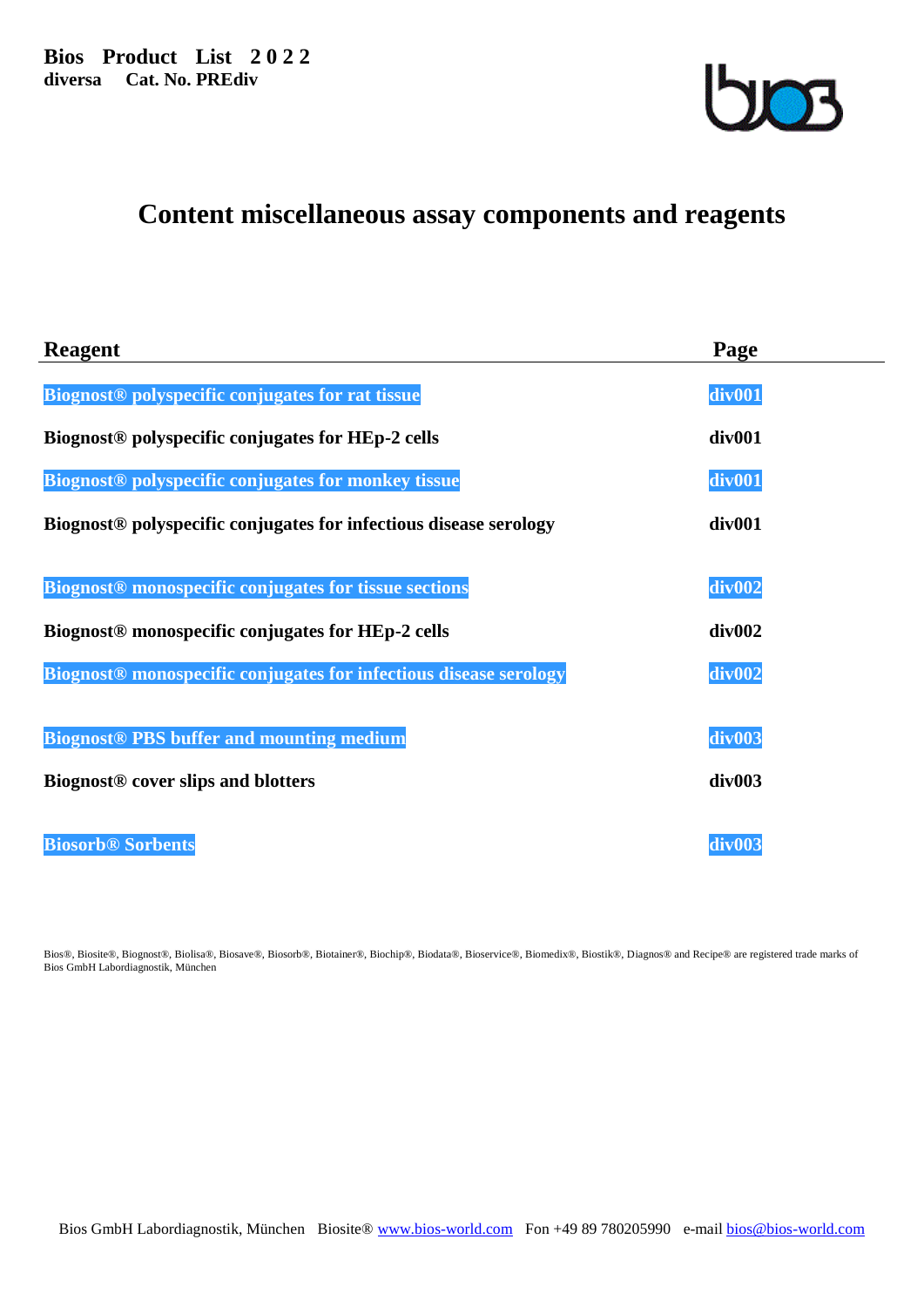#### **Bios Product List 2022** PRE print from 04.10.2021 Page div001

#### **Detection of antibodies**

Indirect Immunofluorescence

#### **Biognost® FITC conjugates light-chain specific (polyspecific)**

| Cat. No. | <b>Product Description</b>                                                       | <b>No. of Tests or Quantity</b> |
|----------|----------------------------------------------------------------------------------|---------------------------------|
|          |                                                                                  |                                 |
|          | <b>Biognost® CONJUGATES FOR RAT TISSUE AND HEp-2 CELLS WITH ADDED EVANS BLUE</b> |                                 |
| 15301    | Biognost <sup>®</sup> polyspec. FITC conjugate<br>Evans blue, 0.09% NaN3         | 3 <sub>ml</sub>                 |
| 151001   | Biognost <sup>®</sup> polyspec. FITC conjugate<br>Evans blue, 0.09% NaN3         | 10 <sub>m1</sub>                |
|          | <b>Biognost® CONJUGATES FOR MONKEY TISSUE WITHOUT EVANS BLUE</b>                 |                                 |
| 1512     | Biognost <sup>®</sup> polyspec. FITC conjugate<br>monkey tissue, 0.09% NaN3      | $2 \text{ ml}$                  |
| 15312    | Biognost <sup>®</sup> polyspec. FITC conjugate<br>monkey tissue, 0.09% NaN3      | $3 \text{ ml}$                  |

#### **Biognost® CONJUGATES FOR INFECTIOUS SEROLOGY (PARASITES AND PROTOZOA) WITH ADDED EVANS BLUE**

| 1501P  | Biognost <sup>®</sup> polyspec. FITC conjugate<br>infect. sero, Evans blue, 0.09% NaN3 | $2 \text{ ml}$ |
|--------|----------------------------------------------------------------------------------------|----------------|
| 15301P | Biognost <sup>®</sup> polyspec. FITC conjugate<br>infect. sero, Evans blue, 0.09% NaN3 | $3 \text{ ml}$ |
| 15324  | Biognost <sup>®</sup> polyspec. FITC conjugate<br>Legionella ab, 0.09% NaN3            | $3 \text{ ml}$ |

Bios®, Biosite®, Biognost®, Biolisa®, Biosave®, Biosorb®, Biotainer®, Biochip®, Biodata®, Bioservice®, Biomedix®, Biognostix®, Diagnos® , Biostik® and Recipe® are registered trademarks of Bios GmbH, München.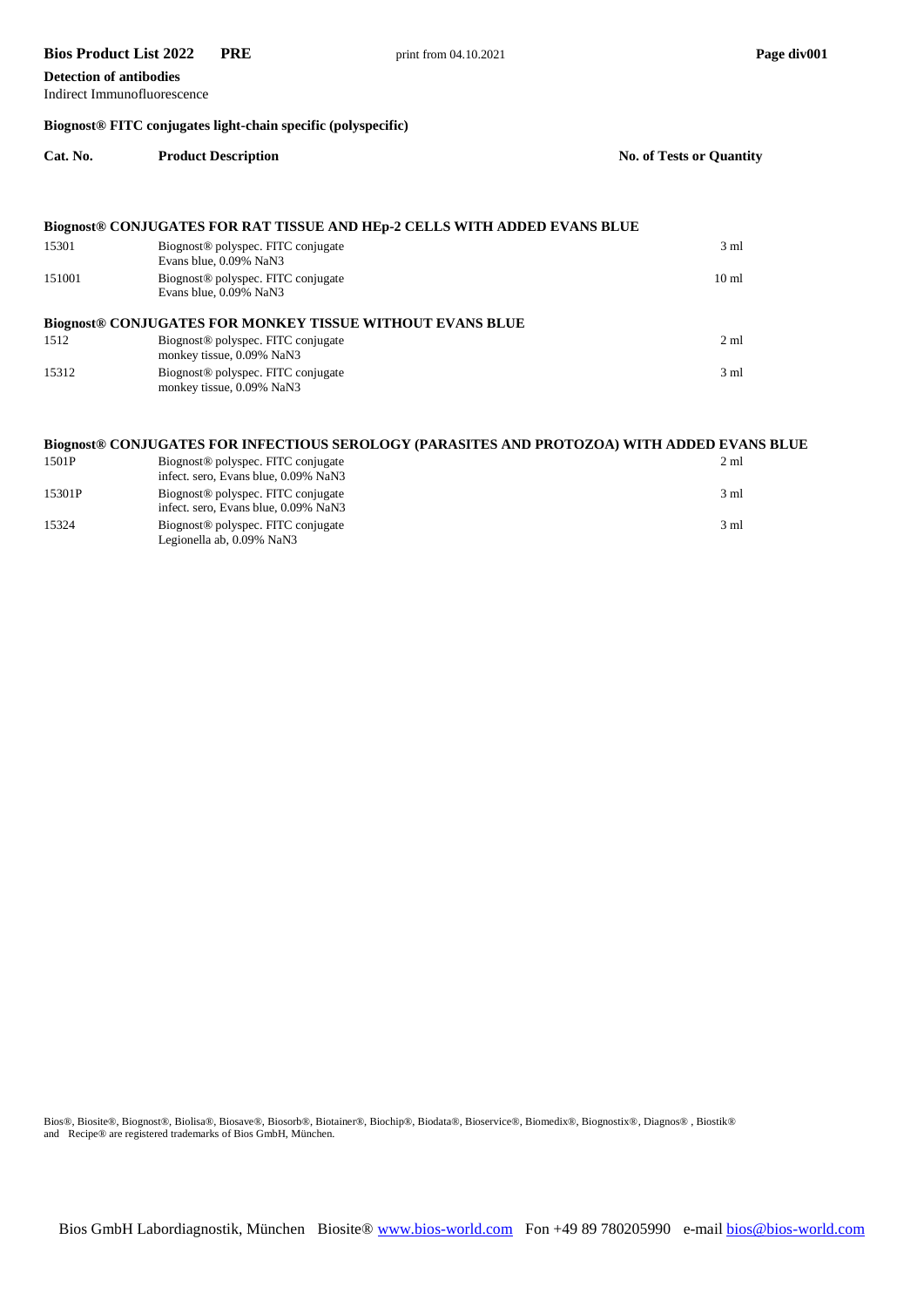| <b>Detection of antibodies</b>                                                                                                       |                                                                                              |                                 |  |  |  |
|--------------------------------------------------------------------------------------------------------------------------------------|----------------------------------------------------------------------------------------------|---------------------------------|--|--|--|
|                                                                                                                                      | Indirect Immunofluorescence                                                                  |                                 |  |  |  |
| Biognost <sup>®</sup> FITC conjugates monospecific (heavy chain specific: anti- $\alpha$ -, anti- $\gamma$ - and anti- $\mu$ -chain) |                                                                                              |                                 |  |  |  |
| Cat. No.                                                                                                                             | <b>Product Description</b>                                                                   | <b>No. of Tests or Quantity</b> |  |  |  |
| Biognost® CONJUGATES FOR RAT TISSUE AND INFECTIOUS SEROLOGY WITHOUT EVANS BLUE                                                       |                                                                                              |                                 |  |  |  |
| 15300G                                                                                                                               | Biognost <sup>®</sup> IgG FITC conjugate<br>0.09% NaN3                                       | $3 \text{ ml}$                  |  |  |  |
|                                                                                                                                      | <b>Biognost® CONJUGATES FOR MONKEY TISSUE WITHOUT EVANS BLUE</b>                             |                                 |  |  |  |
| 15300G                                                                                                                               | Biognost <sup>®</sup> IgG FITC conjugate<br>0.09% NaN3                                       | 3 <sub>ml</sub>                 |  |  |  |
|                                                                                                                                      | Biognost® CONJUGATES RAT/MONKEY TISSUE, HEp-2 CELLS, GRANULOCYTES,INFECT SEROL. WITH E. BLUE |                                 |  |  |  |
| 1501G                                                                                                                                | Biognost <sup>®</sup> IgG FITC conjugate<br>Evans blue, 0.09% NaN3                           | 2 <sub>ml</sub>                 |  |  |  |
| 15301G                                                                                                                               | Biognost <sup>®</sup> IgG FITC conjugate<br>Evans blue, 0.09% NaN3                           | $3 \text{ ml}$                  |  |  |  |
| 151001G                                                                                                                              | Biognost <sup>®</sup> IgG FITC conjugate<br>Evans blue, 0.09% NaN3                           | 10 <sub>ml</sub>                |  |  |  |
| 1501M                                                                                                                                | Biognost <sup>®</sup> IgM FITC conjugate<br>Evans blue, 0.09% NaN3                           | 2 <sub>m1</sub>                 |  |  |  |
| 15301M                                                                                                                               | Biognost <sup>®</sup> IgM FITC conjugate<br>Evans blue, 0.09% NaN3                           | 3 <sub>ml</sub>                 |  |  |  |
| 151001M                                                                                                                              | Biognost® IgM FITC conjugate<br>Evans blue, 0.09% NaN3                                       | 10 <sub>ml</sub>                |  |  |  |
| 1501A                                                                                                                                | Biognost <sup>®</sup> IgA FITC conjugate<br>Evans blue, 0.09% NaN3                           | $2 \text{ ml}$                  |  |  |  |
| 15301A                                                                                                                               | Biognost <sup>®</sup> IgA FITC conjugate<br>Evans blue, 0.09% NaN3                           | 3 <sub>ml</sub>                 |  |  |  |
| 151001A                                                                                                                              | Biognost <sup>®</sup> IgA FITC conjugate<br>Evans blue, 0.09% NaN3                           | 10 <sub>ml</sub>                |  |  |  |
| 15301C                                                                                                                               | Biognost <sup>®</sup> guinea pig.complement<br>FITC conjugate, E. blue, 0.09% NaN3           | $3 \text{ ml}$                  |  |  |  |
| 1512G                                                                                                                                | Biognost <sup>®</sup> IgG FITC conjugate<br>monkey tissue, 0.09% NaN3                        | 2 <sub>m1</sub>                 |  |  |  |
| 151002                                                                                                                               | Biognost <sup>®</sup> FITC conjugate polyspec.<br>monkey tissue, E. blue, 0.09% NaN3         | 10 <sub>ml</sub>                |  |  |  |

**Bios Product List 2022** PRE print from 04.10.2021 Page div002

Bios®, Biosite®, Biognost®, Biolisa®, Biosave®, Biosorb®, Biotainer®, Biochip®, Biodata®, Bioservice®, Biomedix®, Biognostix®, Diagnos® , Biostik® and Recipe® are registered trademarks of Bios GmbH, München.